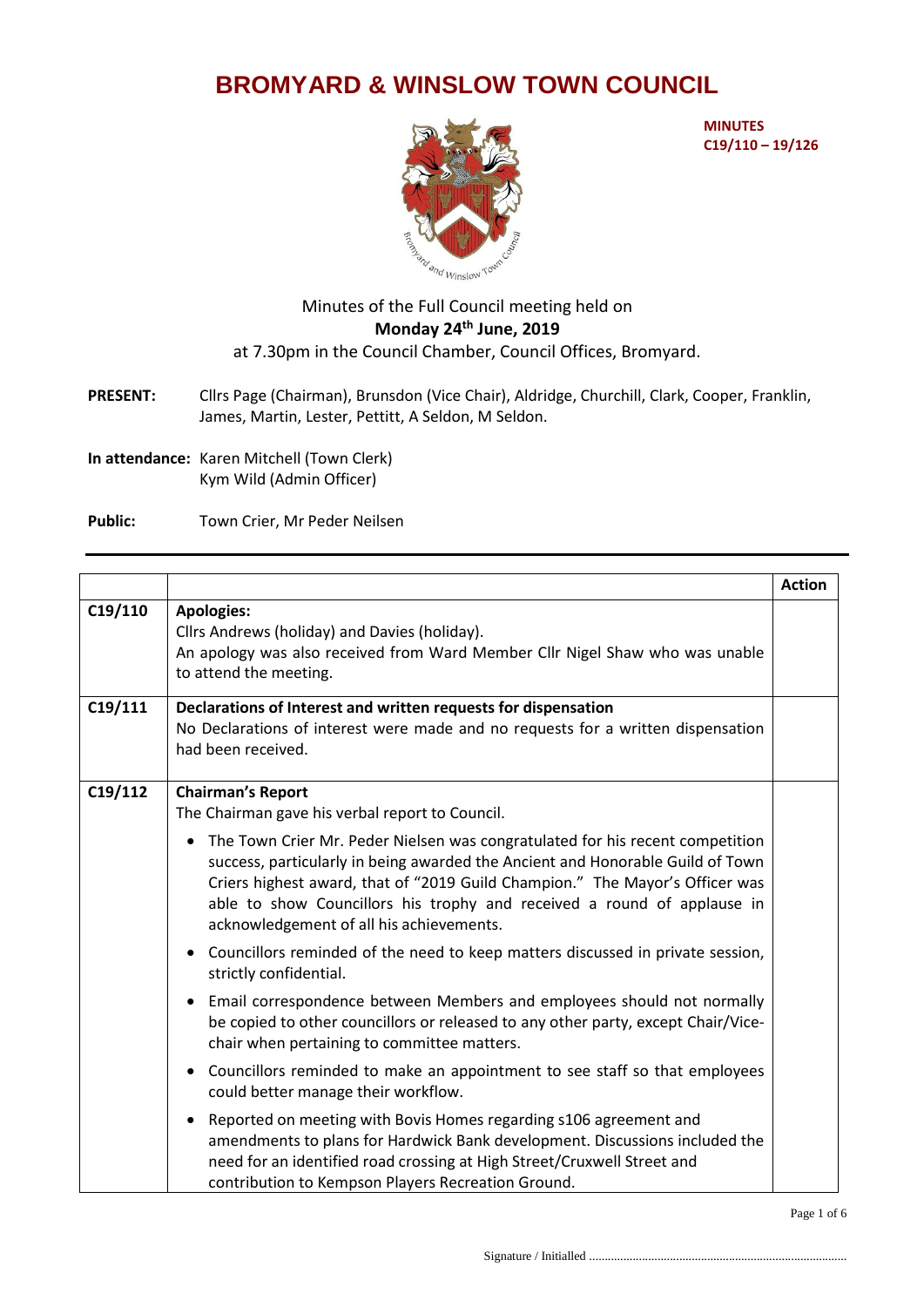|         | • Victory in Europe (VE) Day celebrations in 2020 being facilitated by a one-off<br>move of the usual Spring Bank Holiday Monday, to Friday 8 <sup>th</sup> May in 2020. An<br>information working group will be set up to enable Bromyard and Winslow<br>celebrations to be planned.<br>Extraordinary Meeting scheduled for 25 <sup>th</sup> June 2019 to consider applications for<br>co-option to fill two vacancies on west ward. Clerk to advise on voting<br>procedure for filling vacancies. [Local Government Act 1972].                                                                                                                                                                                                                                                                                          |  |
|---------|---------------------------------------------------------------------------------------------------------------------------------------------------------------------------------------------------------------------------------------------------------------------------------------------------------------------------------------------------------------------------------------------------------------------------------------------------------------------------------------------------------------------------------------------------------------------------------------------------------------------------------------------------------------------------------------------------------------------------------------------------------------------------------------------------------------------------|--|
| C19/113 | <b>Policing Matters</b><br>PC John Meek was not in attendance.<br>Cllr Clark advised that he had nothing to report.                                                                                                                                                                                                                                                                                                                                                                                                                                                                                                                                                                                                                                                                                                       |  |
| C19/114 | <b>Public Question Time</b><br>The member of the public declined the opportunity to speak.<br>The member of the Public left at 7.50pm                                                                                                                                                                                                                                                                                                                                                                                                                                                                                                                                                                                                                                                                                     |  |
| C19/115 | <b>Town Clerk's Report</b><br>The report was reviewed. No questions were raised.<br>In addition:<br>• Councillors were presented with the option of "opting out" of receiving printed<br>meeting paper packs as a way of both reducing overheads and facilitating more<br>ecologically sound council operations. An "opt-out" form was provided for<br>Councillors wishing to exercise this decision.<br>• The Clerk advised that Bredonbury & District Parish Council would be happy to<br>welcome a Councilor from the Town Council to their next Neighbourhood Plan<br>relating meeting, scheduled for early June (details available from The Town<br>Clerk), should anyone wish to attend.<br>HC confirmed that an order for the works to implement the 30mph speed limit<br>on the Tenbury Road had now been raised. |  |
| C19/116 | <b>Ward Members Reports</b><br>Cllr A Seldon<br>• S106 Funds, (Porthouse Farm) paid over by Developer to Herefordshire Council.<br>• 7.5 tonne weight restriction notices (various areas) on display in the relevant<br>areas in Bromyard, starting the consultation process.<br>Meeting had been held with the Community First Responders regarding the<br>Ambulance service in the area. The NHS Representative had not been able to<br>give informed responses to some of the questions raised.<br>New administration at HC taking shape; would like to see Market Towns added<br>as an area of responsibility under a cabinet member portfolio.<br>The Chairman congratulated Cllr Seldon on his appointment as Chairman of the<br>Licensing Committee and also on becoming Vice-chair of the Planning Committee.     |  |
| C19/117 | <b>Exclusion of members of the public and press</b><br>Due to the confidential nature of items C19/119 2.2 ii), C19/119 2.4 iii) and C19/126,<br>IT WAS RESOLVED to debate these matters in confidential session.                                                                                                                                                                                                                                                                                                                                                                                                                                                                                                                                                                                                         |  |
| C19/118 | <b>Minutes</b><br>IT WAS RESOLVED to receive, approve and sign the Minutes of the Meeting of the<br>Annual meeting of Council held on Monday 13 <sup>th</sup> May 2019 as an accurate record.<br>IT WAS RESOLVED to receive, approve and sign the Minutes of the re-convened<br>meeting held on Monday 20 <sup>th</sup> May 2019 as an accurate record.                                                                                                                                                                                                                                                                                                                                                                                                                                                                   |  |

Page 2 of 6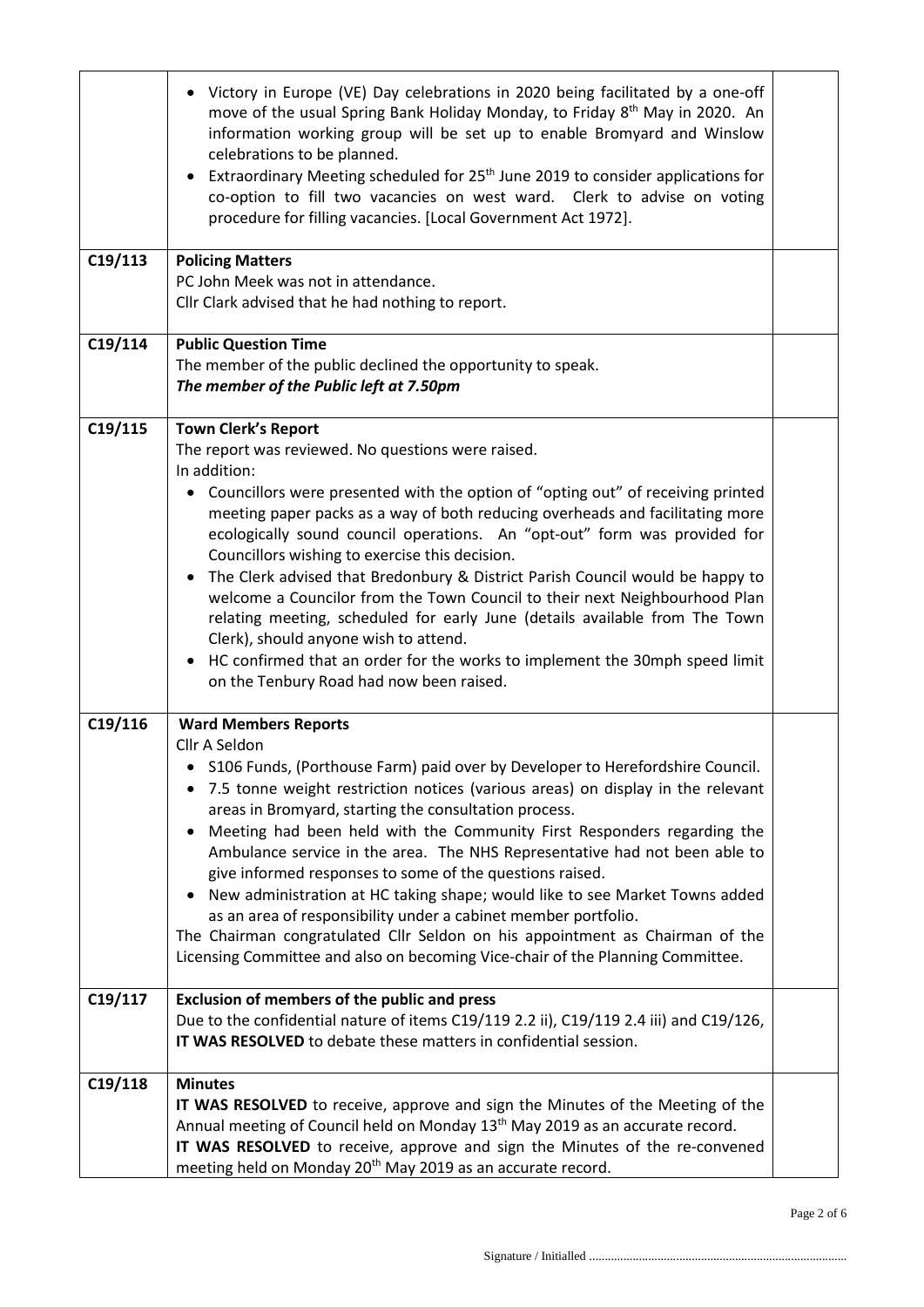| C19/119 | <b>Committees and Working Parties</b> |                                                                                                                                                                     |           |  |  |
|---------|---------------------------------------|---------------------------------------------------------------------------------------------------------------------------------------------------------------------|-----------|--|--|
|         | 1.                                    | Planning & Economic Development Committee.                                                                                                                          |           |  |  |
|         |                                       | IT WAS RESOLVED to receive and note the Minutes of the Meeting held on $21^{st}$<br>May, 2019.<br><b>Finance &amp; Properties Committee</b>                         |           |  |  |
|         | 2.                                    |                                                                                                                                                                     |           |  |  |
|         |                                       | 2.1 IT WAS RESOLVED to receive and note the Minutes of the Meeting held on<br>28 <sup>th</sup> May, 2019.                                                           |           |  |  |
|         |                                       | 2.2 Members considered the following Committee recommendations:                                                                                                     |           |  |  |
|         |                                       | i) Ref F19/86 - Budget 2019/20 (revised).                                                                                                                           |           |  |  |
|         |                                       | IT WAS RESOLVED to approve the revised budget as presented.                                                                                                         |           |  |  |
|         |                                       | ii) Ref F19/89 moved into Private session (C19/117 refers)                                                                                                          |           |  |  |
|         |                                       | 2.3 IT WAS RESOLVED to receive and note the Minutes of the meeting held on<br>10 <sup>th</sup> June, 2019.                                                          |           |  |  |
|         |                                       | 2.4 Members considered the following Committee recommendations:                                                                                                     |           |  |  |
|         |                                       | i) Ref F19/101 Risk Management.<br>Cllr Franklin spoke to this item for Cllrs understanding.                                                                        |           |  |  |
|         |                                       | IT WAS RESOLVED to approve and adopt the amended Risk<br>Management Policy and matrix as presented.                                                                 |           |  |  |
|         |                                       | ii) Ref $F19/102$ - Health & Safety.                                                                                                                                |           |  |  |
|         |                                       | IT WAS RESOLVED to appoint Cllrs Cooper, Dunne-Thomas and<br>M Seldon to serve on a Health & Safety Working Group. Cllr Seldon to<br>lead.                          |           |  |  |
|         |                                       | iii) Ref F19/106 - Churchyard Walls moved into Private session (C19/117<br>refers).                                                                                 |           |  |  |
|         |                                       | iv) Ref F19/107 - Terms of Reference.                                                                                                                               |           |  |  |
|         |                                       | IT WAS RESOLVED to approve the Terms of Reference for the Finance<br>& Properties Committee.                                                                        |           |  |  |
|         | 3.                                    | <b>Burial Committee</b><br><b>IT WAS RESOLVED</b> to receive and note the Minutes of the meeting held on $17th$<br>June, 2019.                                      |           |  |  |
|         | 4.                                    | <b>Traffic Management Working Party</b><br>4.1 IT WAS RESOLVED to receive and note the Minutes of the meeting held on<br>6 <sup>th</sup> June 2019.                 |           |  |  |
|         |                                       | 4.2 Ref TM19/4 – Petition (Kirkham Gardens)<br>A petition from residents of Kirkham Gardens had been handed in to the<br>Town Clerk. Cllr Clark spoke to this item. | <b>TC</b> |  |  |
|         |                                       | IT WAS RESOLVED to send a letter to Herefordshire Council in support of the<br>installation of parking restrictions in Kirkham Gardens.                             |           |  |  |

Page 3 of 6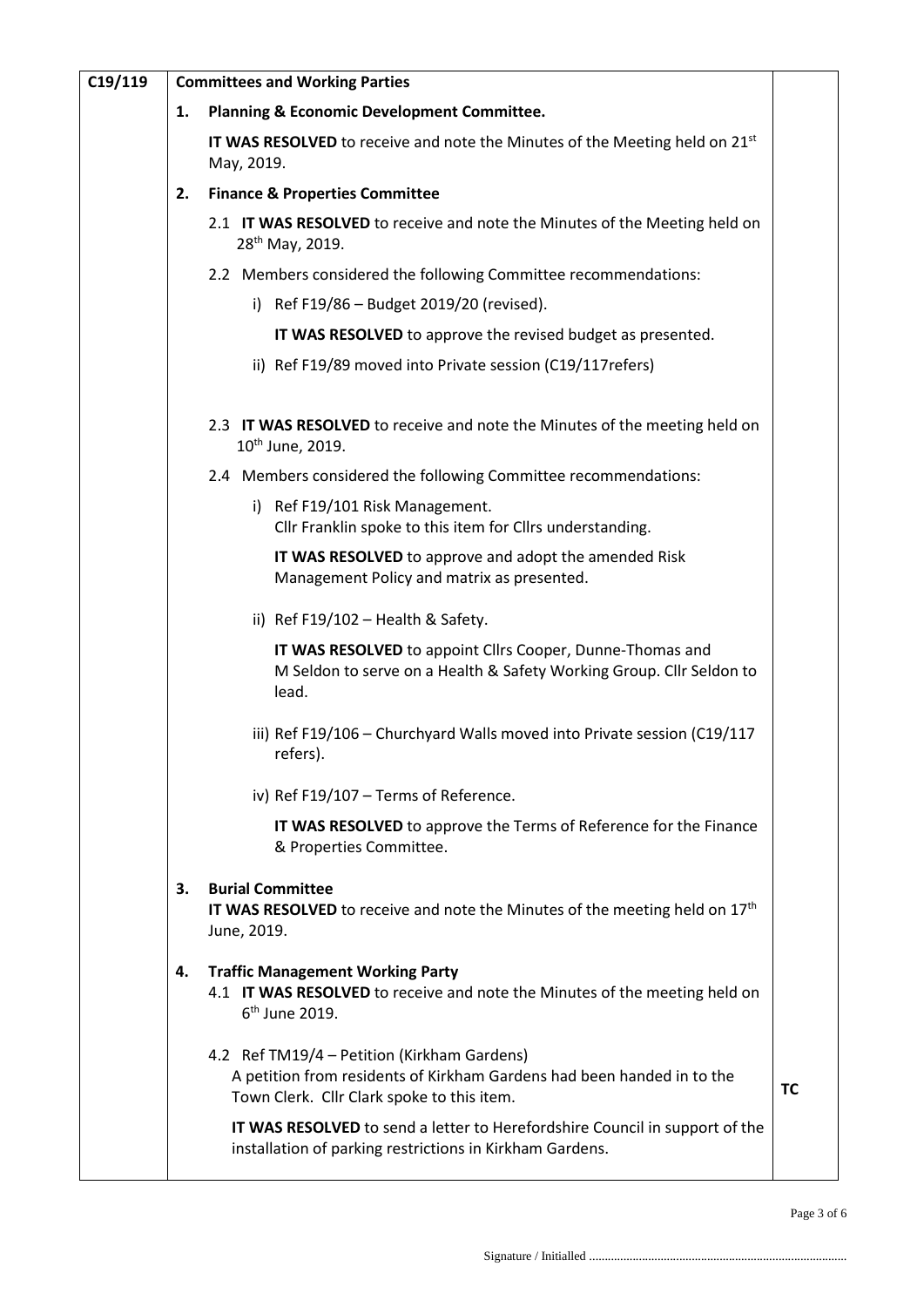| C19/120 | <b>Accounts for Payment</b>                                                                                                                                        |                                                                                                                                                                                                                                  |                                                                                                                                       |                                                           |           |
|---------|--------------------------------------------------------------------------------------------------------------------------------------------------------------------|----------------------------------------------------------------------------------------------------------------------------------------------------------------------------------------------------------------------------------|---------------------------------------------------------------------------------------------------------------------------------------|-----------------------------------------------------------|-----------|
|         | 1.                                                                                                                                                                 | Property Committee Agenda had been distributed.<br>W J Fenn Electrical<br>Services Ltd.                                                                                                                                          | Members reviewed the following invoices received after the Finance and<br>Supply and installation of new<br>lighting in Old Vicarage. | $8,346.50 + VAT$                                          |           |
|         |                                                                                                                                                                    | Allcoopers Ltd                                                                                                                                                                                                                   | Fire Alarm maintenance                                                                                                                | $65.50 + VAT$                                             | <b>TC</b> |
|         |                                                                                                                                                                    | IT WAS RESOLVED to approve the above payments                                                                                                                                                                                    |                                                                                                                                       |                                                           |           |
|         | 2.                                                                                                                                                                 | (Minute F19/82 refers)<br>Ventrolla, Old Vicarage sash window repairs<br>Wallgate Ltd, Public Toilets hardware supplies<br>WPC Insurance Services, Insurance - Council Guard                                                     | Council noted the following payments, made to meet 30 day payment terms.                                                              | $£6,261.42 + VAT$<br>$£7,596.60 + VAT$<br>£5,624.91 + VAT |           |
| C19/121 | <b>Internal Audit</b>                                                                                                                                              |                                                                                                                                                                                                                                  |                                                                                                                                       |                                                           |           |
|         | 1.                                                                                                                                                                 | Adoption of the interim internal auditor's report for 2018/19 as reviewed by<br>the Finance & Properties Committee meeting held on 28 <sup>th</sup> May 2019 (Minute<br>Ref F19/85).                                             |                                                                                                                                       |                                                           |           |
|         |                                                                                                                                                                    | This matter was discussed at length.                                                                                                                                                                                             |                                                                                                                                       |                                                           |           |
|         |                                                                                                                                                                    |                                                                                                                                                                                                                                  | IT WAS RESOLVED to adopt the interim internal auditors report as presented.                                                           |                                                           |           |
|         |                                                                                                                                                                    | To consider and approve the final internal audit report for the year ended 31 <sup>st</sup><br>2.<br>March 2019 (Deferred from Finance and Properties Committee meeting 10 <sup>th</sup><br>June, 2019) (Minute Ref F19/108, 1). |                                                                                                                                       |                                                           |           |
|         |                                                                                                                                                                    | IT WAS RESOLVED to adopt the internal audit report for the year ended 31st<br>March 2019.                                                                                                                                        |                                                                                                                                       |                                                           |           |
|         |                                                                                                                                                                    | Cllr A Seldon requested that Council's instructions to Internal Auditors for the<br>financial year 2020/21 be reviewed at the next Finance & Planning meeting.                                                                   |                                                                                                                                       |                                                           |           |
| C19/122 | Annual Governance and Accountability Return 2018/19 (AGAR)                                                                                                         |                                                                                                                                                                                                                                  |                                                                                                                                       |                                                           |           |
|         | 1.                                                                                                                                                                 | Section 1 - Annual Governance Statement 2018/19.                                                                                                                                                                                 |                                                                                                                                       |                                                           |           |
|         | Members considered the Annual Governance and Accountability Return<br>2018/19 (AGAR): Previously circulated.                                                       |                                                                                                                                                                                                                                  |                                                                                                                                       |                                                           |           |
|         | The Clerk referred Councillors to the internal guidance notes to assist in<br>understanding the intent and implications behind the Annual Governance<br>Statement. |                                                                                                                                                                                                                                  |                                                                                                                                       |                                                           |           |
|         |                                                                                                                                                                    |                                                                                                                                                                                                                                  | Members answered Yes to assertions 1-8 and n/a to assertion 9 of section 1.                                                           |                                                           |           |
|         |                                                                                                                                                                    | 2018/19.                                                                                                                                                                                                                         | IT WAS RESOLVED to approve Section $1 -$ Annual Governance Statement                                                                  |                                                           |           |
|         |                                                                                                                                                                    |                                                                                                                                                                                                                                  | The papers were completed by the Clerk and countersigned by the Chairman.                                                             |                                                           |           |
|         | 2.                                                                                                                                                                 | Section 2 - Accounting Statements 2018/19.                                                                                                                                                                                       |                                                                                                                                       |                                                           |           |
|         |                                                                                                                                                                    |                                                                                                                                                                                                                                  | IT WAS RESOLVED to approve Section 2 - Accounting Statements 2018/19                                                                  |                                                           |           |
|         |                                                                                                                                                                    | The paper was countersigned by the Chairman.                                                                                                                                                                                     |                                                                                                                                       |                                                           |           |
|         | 3.                                                                                                                                                                 | would be 26 <sup>th</sup> June to 6 <sup>th</sup> August inclusive.                                                                                                                                                              | IT WAS RESOLVED that the dates for the period of the exercise of public rights                                                        |                                                           |           |
|         | 4.                                                                                                                                                                 | 2019 to comply with the statutory requirement.                                                                                                                                                                                   | It was noted that publication of the AGAR must take place by 30 <sup>th</sup> September                                               |                                                           |           |

Page 4 of 6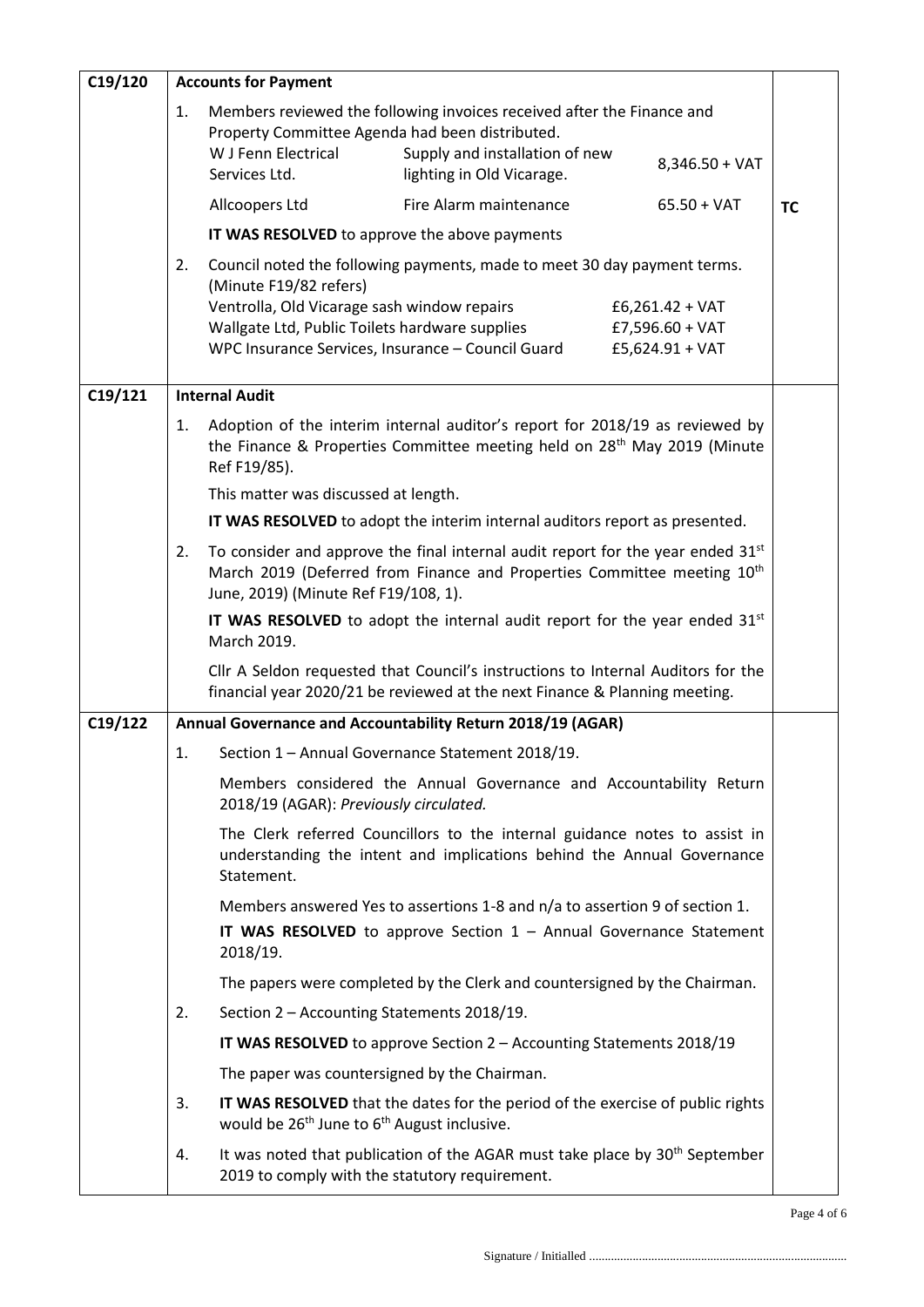| C19/123 | <b>Reports of Outside Bodies</b>                                                                                                                                                                                                                                                                                                      |  |  |  |
|---------|---------------------------------------------------------------------------------------------------------------------------------------------------------------------------------------------------------------------------------------------------------------------------------------------------------------------------------------|--|--|--|
|         | 1. Bromyard and District Chamber of Commerce and Industry - Cllr Smith<br>Cllr Smith reported that the recent meeting was interesting and that the next<br>meeting, being open to all, would be looking at Tourism. 3rd June 2019 7.30pm<br>at The Falcon Hotel                                                                       |  |  |  |
|         | 2. Bromyard Grammar School Foundation (BGSF) - Cllr Martin<br>Cllr Martin reported that the BGSF had met to scrutinise the accounts and would<br>meet again later in the year.                                                                                                                                                        |  |  |  |
|         | 3. Bromyard Relief In Need - Cllr Churchill<br>Cllr Churchill reported that no meeting had been called.                                                                                                                                                                                                                               |  |  |  |
|         | 4. Public Hall Committee - Cllr Churchill<br>Cllr Churchill reported that the AGM had been held on 10 <sup>th</sup> June and that all<br>committee posts were filled and included a representative from the Girl Guides.                                                                                                              |  |  |  |
|         | 5. Bromyard Downs Common Association - Cllr Clark<br>Cllr Clark reported that he had been unable to attend.                                                                                                                                                                                                                           |  |  |  |
|         | 6. HALC Executive - Cllr Churchill<br>Cllr Churchill reported that the scheduled meeting had been cancelled and that<br>she was now awaiting a rescheduled date.                                                                                                                                                                      |  |  |  |
|         | 7. Festivals Association - Cllr Pettitt<br>Cllr Pettitt reported that no meetings had been held.                                                                                                                                                                                                                                      |  |  |  |
|         | 8. Kempson Players - Cllr Martin<br>Cllr Martin reported on her attendance at the recent meeting, observing<br>challenges the committee face with creating and delivering a strategic plan for<br>the long term sustainability of their endeavours, noting the efforts of the<br>Treasurer to guide the membership towards this goal. |  |  |  |
|         | Discussion took place in Chamber.                                                                                                                                                                                                                                                                                                     |  |  |  |
|         | The Clerk advised that the land transfer was already agreed by Council and was<br>proceeding. An extraordinary meeting to look at this matter could be convened<br>with the solicitor who would be representing the Council in the transfer.                                                                                          |  |  |  |
|         | Discussion continued in Council.                                                                                                                                                                                                                                                                                                      |  |  |  |
|         | Cllr Lester moved for a point of order on the matter of placing onto the next<br>agenda an item instructing the Clerk to arrange an extraordinary meeting<br>regarding Kempson Players, the land transfer and to involve the solicitor who<br>would be representing the Council in the transfer.                                      |  |  |  |
| C19/124 | To receive and note any correspondence received (for information only)                                                                                                                                                                                                                                                                |  |  |  |
|         | • Letter from Police and Crime Commissioner, John Campion. 2019 Town and<br>Parish Council Survey with request for a collective response. The Clerk was<br>asked to bring the questions to a future meeting for a response to be put<br>together.                                                                                     |  |  |  |
|         | • An invitation has been received from Queen Elizabeth High School for all Town<br>Councillors to attend an Awards Celebration Evening on Wednesday 26 <sup>th</sup> June<br>at 7.00pm. (Refreshments from 6.30pm)                                                                                                                    |  |  |  |
|         |                                                                                                                                                                                                                                                                                                                                       |  |  |  |

Page 5 of 6